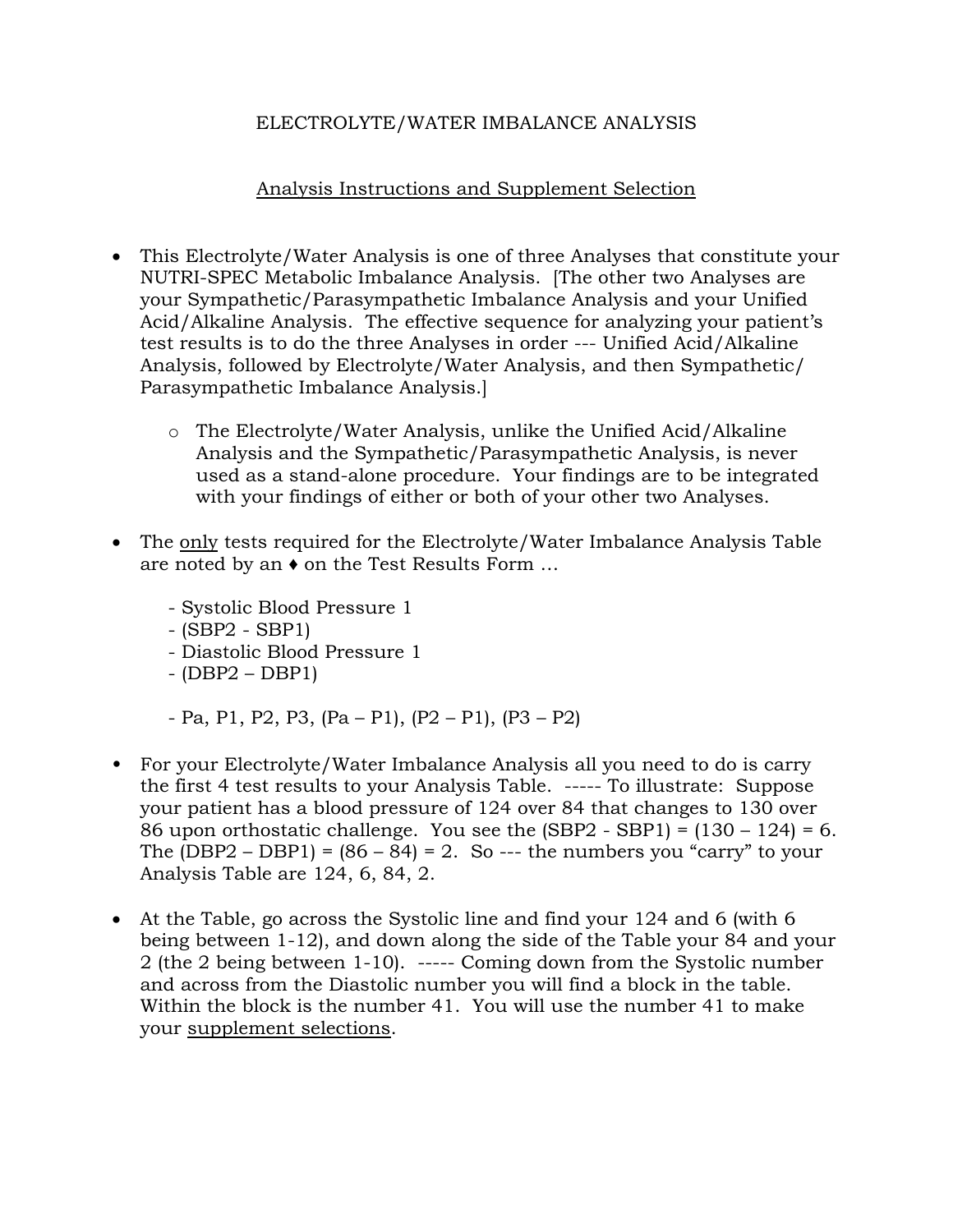- Looking at number 41 from your table, you will find a list of supplements to consider based on what was your patient's (P2 - P1), and (P3 - P2). Select all choices that apply (and in some cases, none will apply).
- Of course, all your patients are also on Activator and the most appropriate Immuno-Synbiotic.
- Remember, the Diphasic Nutrition Plan is the foundation of your LIVE STRONGER LONGER Metabolic Therapy. Give all your patients their ageand health-appropriate DNP.
- How much of each supplement selected by your Electrolyte/Water Imbalance Analysis do you recommend? On your initial Testing --- start small --- then consider increasing if the same supplements show up on follow up testing.
- --- Complex P 3 after breakfast
- --- Complex S 3 after the evening meal
- --- Formula EI 3 after the evening meal \*
- --- Formula ES 3 after breakfast \*
- --- Oxy G 2 after any meal
- --- Oxy K 2 after any meal
- --- NaGP 1 scoop before breakfast
- --- KCit ½ scoop before any two meals \*\*
- --- NaCit 1 scoop before any meal
- --- NaBC ¼ tsp. before breakfast
- --- MgCl2 1 scoop before any meal
- --- Phos Drops 10 drops before breakfast \*\*
- --- Electro Tonic  $\frac{1}{2}$  tsp.  $1/2x$  daily before meals

*\** Occasionally your supplement menu indicates a need for both Formula EI (in the evening), and Formula ES (in the morning). These are patients who are suffering both blood flocculation and poor myocardial or vascular tone, and perhaps hypovolemia.

\*\* The Potassium Citrate and Phos Drops are both effective as dispersing agents --- reducing the tendency for blood flocculation and fibrinogen formation. Many patients will benefit from taking both supplements --- K Cit for breakfast and the Phos Drops before some other meal.

 The only time you will not recommend both supplements is when one of the other two Analyses would be exacerbated by one of the supplements --- for example --- if your other Analyses show a very strong indication for either of these two supplements, you may do well to just recommend that one and keep things simple by omitting the other at the start.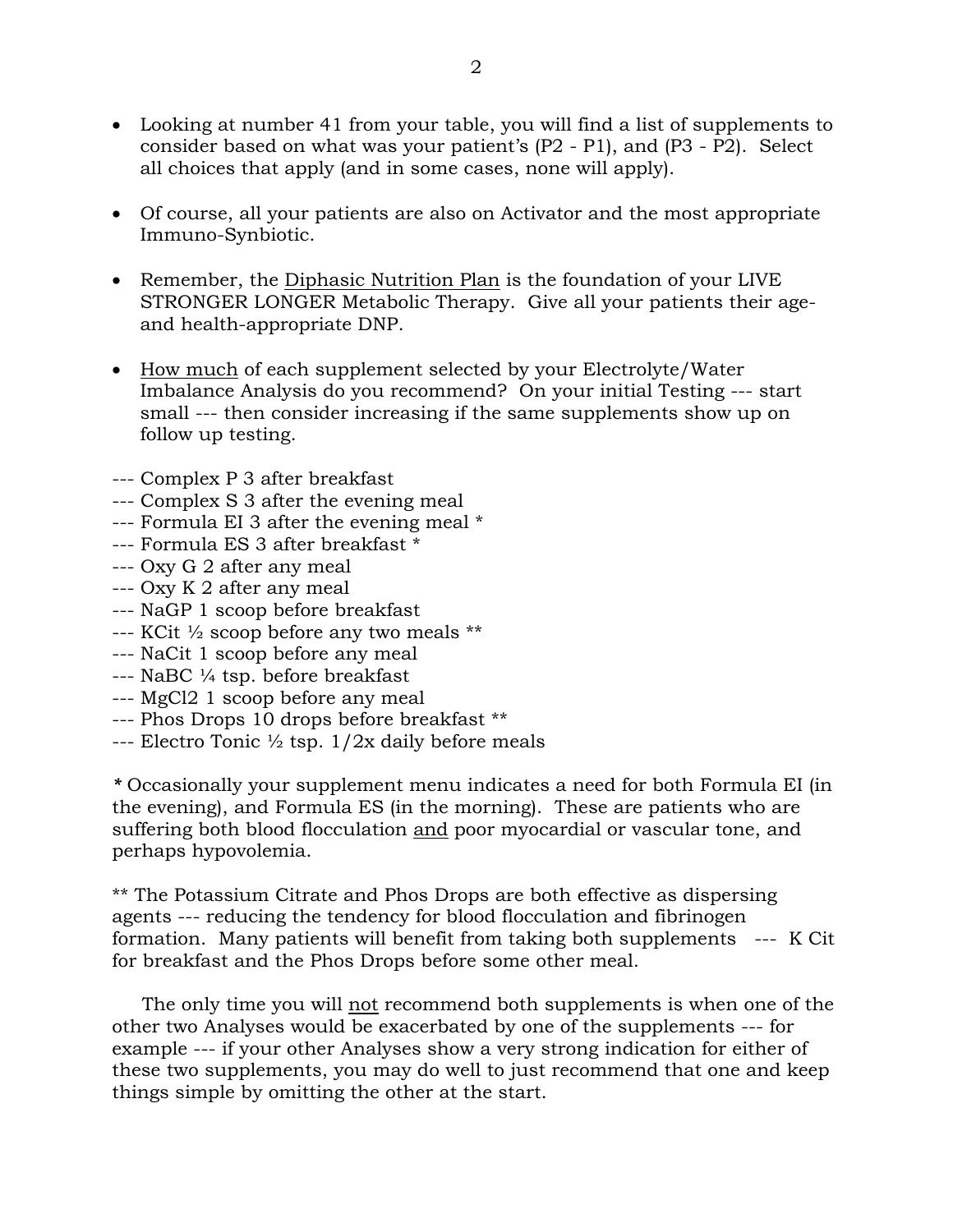|           |                         |                |                |                |             | <b>Systolic BP1</b> |       |              |          |       |         |          |       |
|-----------|-------------------------|----------------|----------------|----------------|-------------|---------------------|-------|--------------|----------|-------|---------|----------|-------|
|           |                         | $110-$         |                |                | $111 - 140$ |                     |       | 141 - 190    |          |       | $191 +$ |          |       |
|           |                         | 0-             | $1 - 12$       | $13+$          | 0-          | $1 - 12$            | $13+$ | $\mathbf{0}$ | $1 - 12$ | $13+$ | 0-      | $1 - 12$ | $13+$ |
| $101+$    | 0-                      |                |                |                |             |                     |       | 82           | 85       | 88    | 109     | 112      | 115   |
|           | $1 - 10$                |                |                |                |             |                     |       | 83           | 86       | 89    | 110     | 113      | 116   |
|           | $11+$                   |                |                |                |             |                     |       | 84           | 87       | 90    | 111     | 114      | 117   |
| 96-100    | $\overline{\mathbf{0}}$ |                |                |                | 46          | 49                  | 52    | 73           | 76       | 79    | 100     | 103      | 106   |
|           | $1 - 10$                |                |                |                | 47          | 50                  | 53    | 74           | 77       | 80    | 101     | 104      | 107   |
|           | $11+$                   |                |                |                | 48          | 51                  | 54    | 75           | 78       | 81    | 102     | 105      | 108   |
| 74 - 95   | 0-                      | $\mathbf{1}$   | $\overline{4}$ | $\overline{7}$ | 37          | 40                  | 43    | 64           | 67       | 70    | 91      | 94       | 97    |
|           | $1 - 10$                | $\overline{2}$ | 5              | 8              | 38          | 41                  | 44    | 65           | 68       | 71    | 92      | 95       | 98    |
|           | $11+$                   | 3              | 6              | 9              | 39          | 42                  | 45    | 66           | 69       | 72    | 93      | 96       | 99    |
| $50 - 73$ | 0-                      | 10             | 13             | 16             | 28          | 31                  | 34    | 55           | 58       | 61    |         |          |       |
| 49-       | $1 - 10$                | $11\,$         | $14\,$         | 17             | 29          | 32                  | 35    | 56           | 59       | 62    |         |          |       |
|           | $11+$                   | 12             | 15             | 18             | 30          | 33                  | 36    | 57           | 60       | 63    |         |          |       |
|           | $\mathbf{0}$            | 19             | 22             | 25             |             |                     |       |              |          |       |         |          |       |
|           | $1 - 10$                | 20             | 23             | 26             |             |                     |       |              |          |       |         |          |       |
|           | $11+$                   | 21             | 24             | 27             |             |                     |       |              |          |       |         |          |       |

**D i a s t o l i c B P 1**

3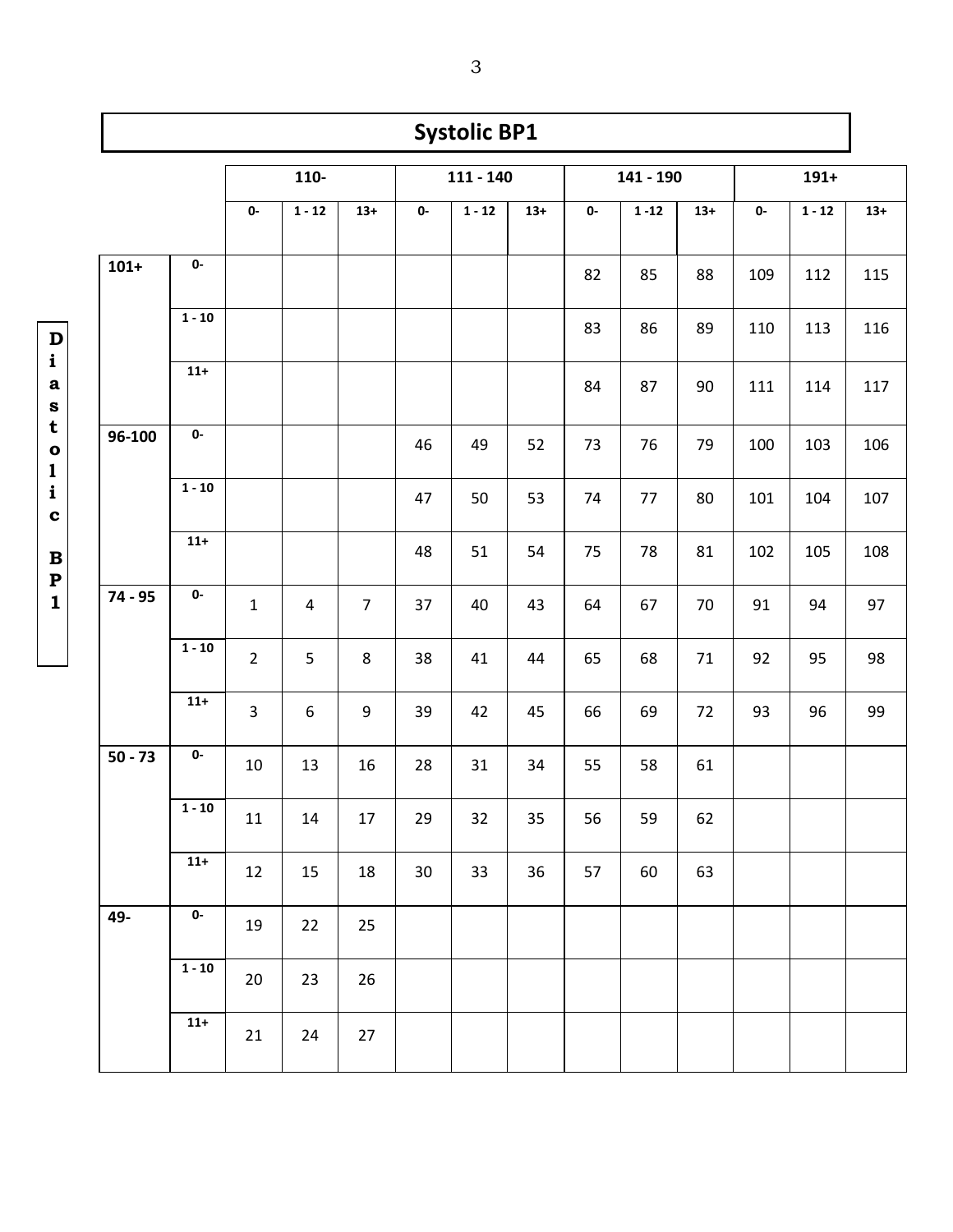## ELECTROLYTE /WATER IMBALANCE SUPPLEMENT SELECTION

| $\overline{1}$        | $-Pa = 68 - 12$ Comp P<br>$-(Pa - P1) = 8 + 5$ Comp P<br>$- (P2 - P1) = 13 + F$ orm EI, NaGP                                                                                                                                                            |
|-----------------------|---------------------------------------------------------------------------------------------------------------------------------------------------------------------------------------------------------------------------------------------------------|
| $\overline{2}$        | $-Pa = 68 - 12$ Comp P<br>$-(P2 - P1) = 8 - \text{Comp } P$<br>$- (P2 - P1) = 13 + Form$ EI, Elec T                                                                                                                                                     |
| $\overline{3}$        | - neurasthenia, neurosis<br>$- Pa = 76 + \& (P2 - P1) = 13 + \text{ comp } S$ , NaCit<br>- Pa = $72 - 8$ ; (P2 - P1) = $13 + 50xy$ G, Elec T<br>- $(P3 - P2) = 0$ + = Form EI, Elec T                                                                   |
| $\overline{4}$        | - neurasthenia, neurosis<br>$-(P3 - P2) = 0 + F$ orm EI, Elec T                                                                                                                                                                                         |
| <u>5</u>              | - Pa = $84 +$ & (Pa - P1) = $13 +$ = Myocardial Insuf, or, may be associated w/<br>infection<br>- Pa = $84+$ & (P3 - P2) = $0+$ = Myocardial Insuf, or, may be associated w/<br>infection<br>$-Pa = 80 - \& (P2 - P1) = 13 + Oxy G$ , Elec T            |
| <u>6</u>              | $=$ 5                                                                                                                                                                                                                                                   |
| $\overline{1}$        | $= 4$                                                                                                                                                                                                                                                   |
| $\frac{8}{5}$         | - Pa = 80- & $(P2 - P1) = 13 + Oxy$ G, Elec T<br>- Pa = 80- & (P2 - P1) = $13+$ & (P3 - P2) = 0+ = may be Anemic                                                                                                                                        |
| $\overline{\partial}$ | $= 5$                                                                                                                                                                                                                                                   |
| <u>10</u>             | $=$ $\frac{1}{1}$                                                                                                                                                                                                                                       |
| 11                    | $=2$                                                                                                                                                                                                                                                    |
| <u>12</u>             | $-Pa = 72 - 8$ (P2 - P1) = 13+ = Oxy G, Elec T<br>- $(P3 - P2) = 0$ = Form EI, Elec T, NaGP                                                                                                                                                             |
| <u> 13</u>            | - Pa = 80- & $(P2 - P1) = 13 + Oxy$ G, Elec T<br>- Pa = 80- & (P2 - P1) = $13+$ & (P3 - P2) = 0+ = may be Anemic<br>- Pa = $84 + \& (P3 - P2) = 0 + =$ may be associated w/infection<br>- $(P2 - P1) = 13 + or (P3 - P2) = 0 +$ = Form EI, Elec T, NaGP |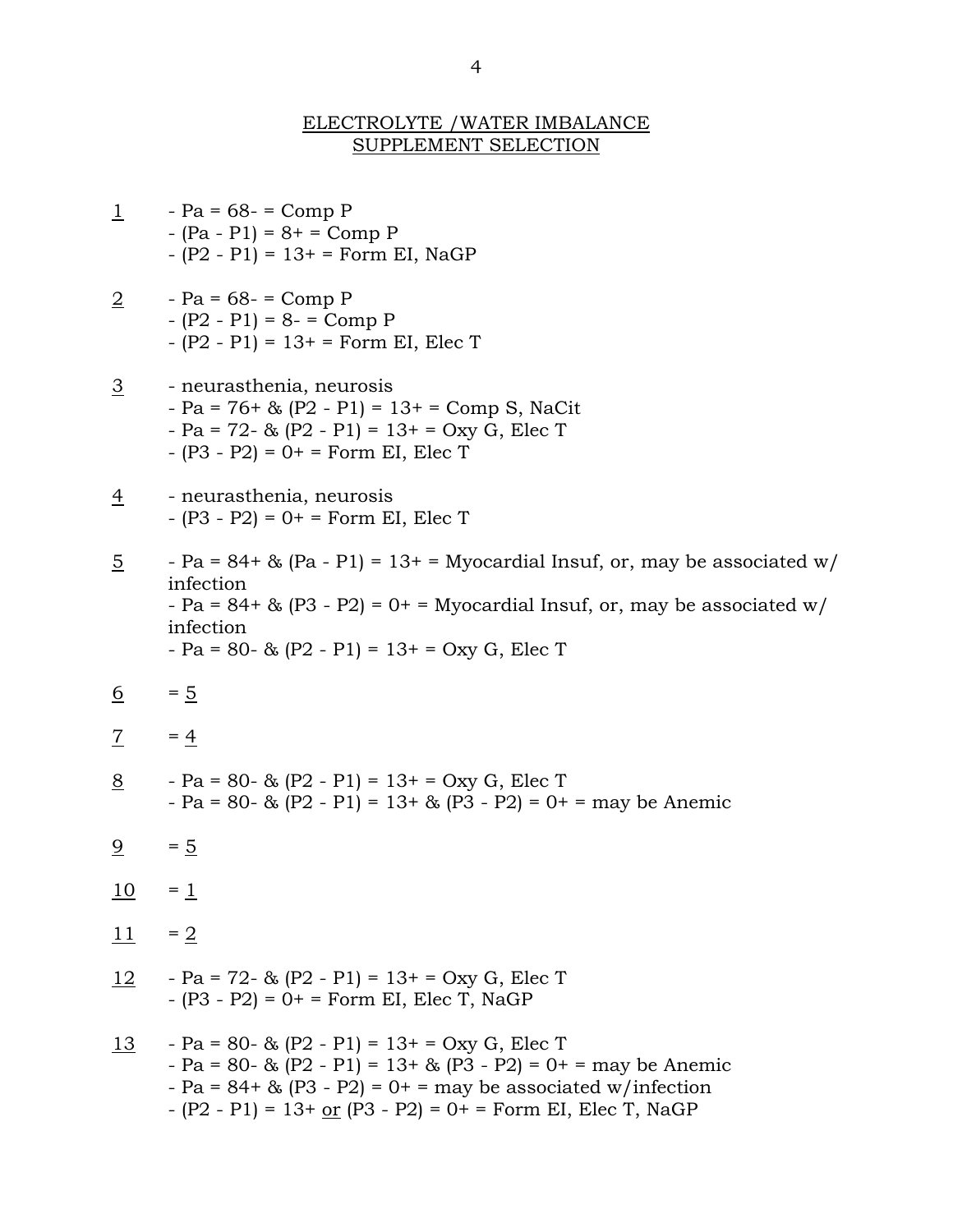- $14 = 12$
- $15 = 13$
- $\frac{16}{1}$  =  $\frac{13}{1}$
- $17 = 12$
- $\frac{18}{15}$  =  $\frac{13}{15}$
- 19 may be a metabolic state of shock; Dysaerobic/Catabolic; precedes cardiac failure  $= 12$
- $20$  = Form EI, Elec T, NaGP
- 21 may be Anemic - Form EI, Elec T, NaGP
- $\frac{22}{ }$  = 20
- $\frac{23}{ }$  = 20
- $24 = 21$
- $25 = 21$
- $26 = 20$
- $27 = 21$
- $28$  may be an overworked heart; incipient hypertrophy  $-(P2 - P1) = 13 + or (P3 - P2) = 0 +$  = Form EI, Elec T
- 29 Pa = 70- = may be an overworked heart; incipient hypertrophy  $-(P2 - P1) = 13 + or (P3 - P2) = 0 +$  = Form EI, Elec T
- $30 \text{ }$   $(P2 P1) = 13 + 5$  Complex S - (P2 – P1) = 8- & (P3 - P2) = 0+ = Form EI & Form ES **\***
- 31  $(P2 P1) = 13 + or (P3 P2) = 0 +$  = Form ES
- $32$   $(P2 P1) = 13 + \& (P3 P2) = (-1) 12$  Comp S  $-(P2 - P1) = 13 + \& (P3 - P2) = 0 + 5$  Form ES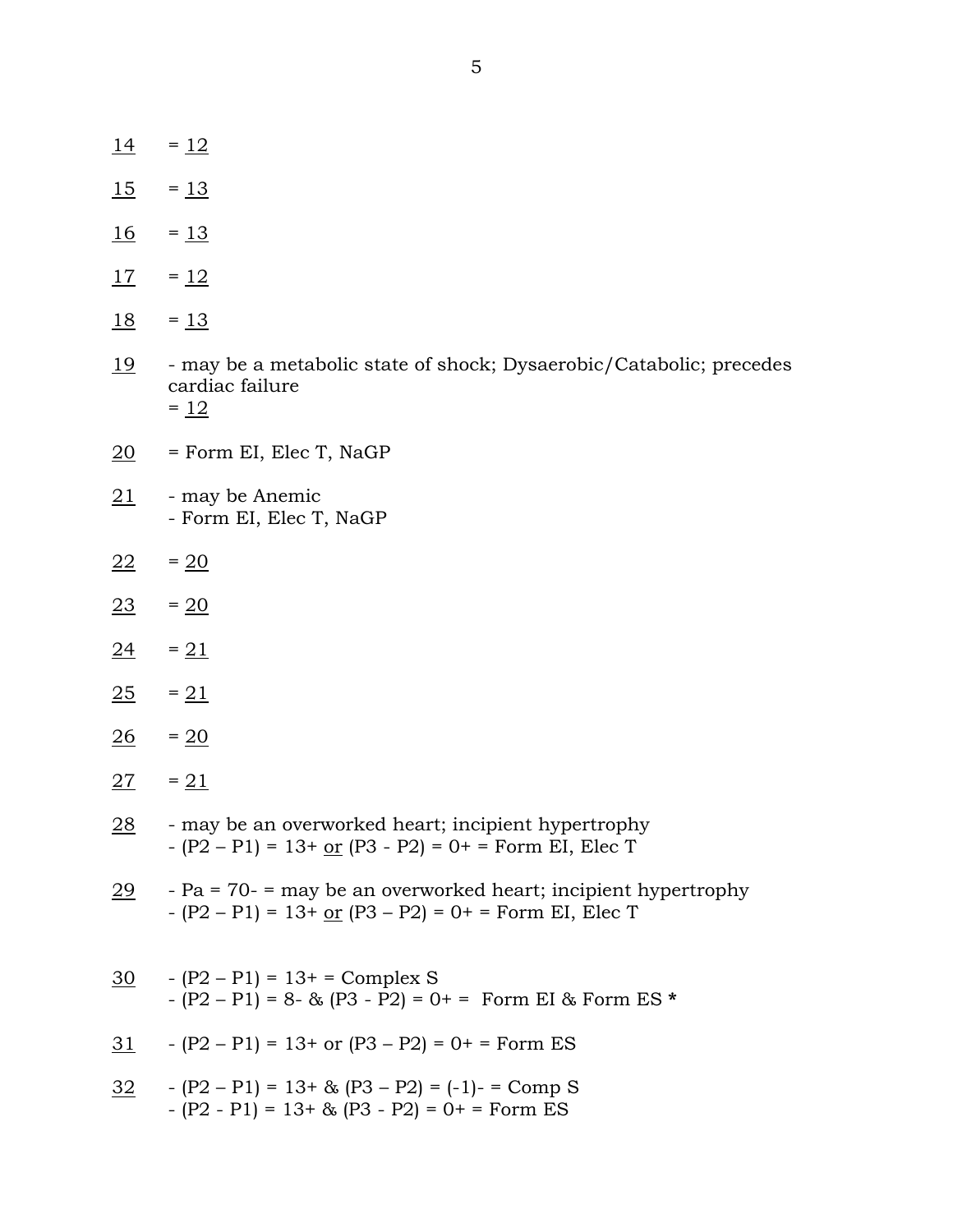|           | $\frac{33}{ } = 32$                                                                                                        |
|-----------|----------------------------------------------------------------------------------------------------------------------------|
|           | $\frac{34}{ }$ = $\frac{31}{ }$                                                                                            |
|           | $\frac{35}{10}$ - (P2 – P1) = 13+ = Comp S, KCit<br>- $(P3 - P2) = 0$ + = Form ES, KCit                                    |
|           | <u>36</u> = Comp S, KCit<br>$-(P3 - P2) = 0 + F$ orm ES, KCit                                                              |
|           | $\frac{37}{1}$ - Pa = 68- & (P2 – P1) = 8- = Oxy K                                                                         |
|           | $\frac{38}{1}$ - (P2 - P1) = 13+ = Comp S<br>$-(P3 - P2) = 0 + F$ orm ES                                                   |
|           | $\frac{39}{1}$ = $\frac{38}{1}$                                                                                            |
|           | $\frac{40}{1}$ = 37                                                                                                        |
|           | $\frac{41}{2}$ - (P2 – P1) = 13+ = Comp S, KCit<br>$- (P3 - P2) = 0 + 5$ Form ES, KCit                                     |
|           | $\frac{42}{ }$ = $\frac{41}{ }$                                                                                            |
|           | $\frac{43}{1}$ - Pa = 68- = Oxy K, Form ES<br>$-(P2 - P1) = 13 + 5$ Comp S, Form ES<br>$- (P3 - P2) = 0 + = Form ES, KCit$ |
|           | $\frac{44}{ }$ = $\frac{41}{ }$                                                                                            |
|           | <u>45</u> = Comp S, KCit<br>$-(P3 - P2) = 0 + 5$ Form ES                                                                   |
| <u>46</u> | - Pa = $68 - 8$ (P2 - P1) = $8 - 50xy$ K, Form ES<br>$-(P3 - P2) = 0 + Form ES$                                            |
| <u>47</u> | = Form ES, KCit                                                                                                            |
| <u>48</u> | = Comp S, Form ES, KCit                                                                                                    |
| <u>49</u> | $= 46$                                                                                                                     |
| <u>50</u> | - Pa = $68+$ = Myocardial Insuf, incipient dilation<br>- Comp S, Form ES, KCit                                             |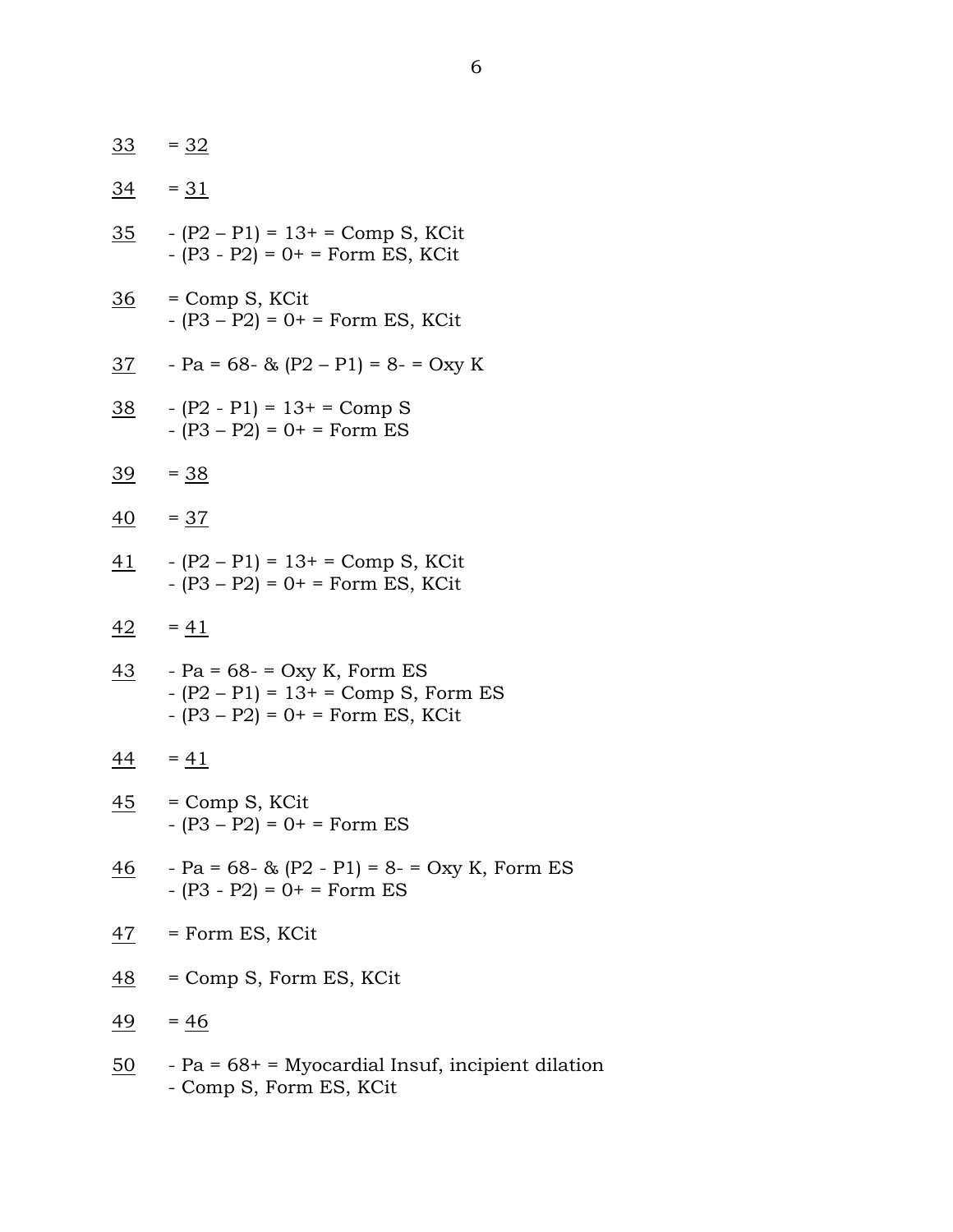$\frac{51}{54}$  –  $\frac{54}{50}$ 

- 55 May be myocardial failure  $-Pa = 68 - 8$  (P2 – P1) = 8 = Oxy K, Form ES  $-(P3 - P2) = 0 + F$ orm ES
- $\frac{56}{56} = 55$
- 57 May be myocardial failure - (P2 – P1) = 13+ = Comp S  $-(P3 - P2) = 0 + 5$  Form ES
- 58 May be myocardial failure  $-Pa = 68 - \& (P2 - P1) = 8 - \text{Oxy K}$ , Form ES - (P2 – P1) = 13+ = Comp S  $-(P3 - P2) = 0 + F$ orm ES
- $\frac{59}{59} = 57$
- 60 May be myocardial failure = Comp S, Form ES
- $61 = 58$
- 62 May be myocardial failure = Comp S, Form ES, KCit
- $63 = 62$
- 64 Mental overwork, worry, anxiety, neurosis, menopause  $-Pa = 68 - 50xy K$  $-(P3 - P2) = 0 + F$ orm ES
- 65 Mental overwork, worry, anxiety, neurosis, menopause  $-Pa = 68 - \& (P2 - P1) = 8 - Oxy$  K  $=$  Comp  $S$  $-(P3 - P2) = 0 + F$ orm ES, KCit
- 66 Mental overwork, worry, anxiety, neurosis, menopause  $=$  Comp  $S$  $- (P3 - P2) = 0 + 5$  Form ES, KCit
- $\frac{67}{6}$  = 65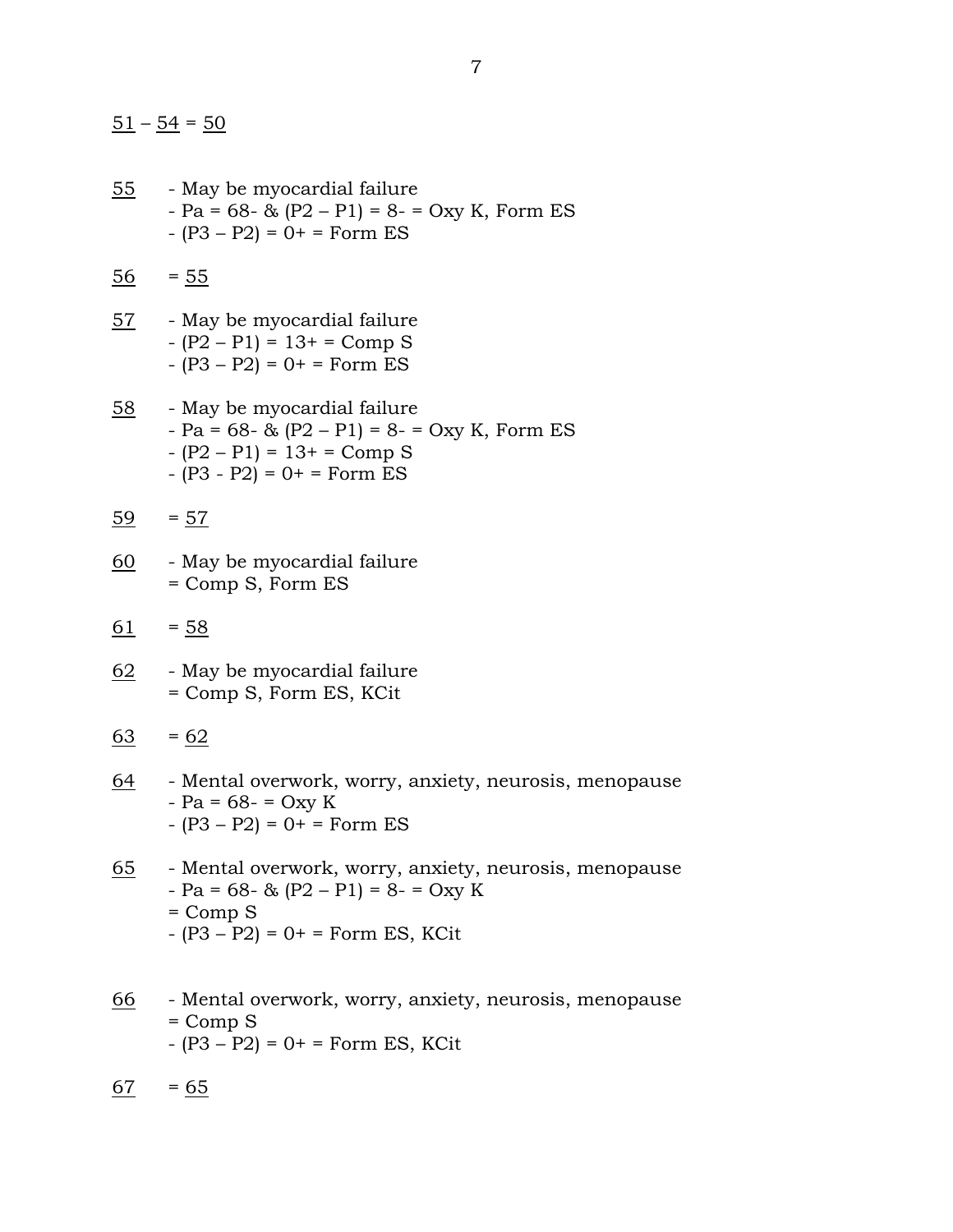$\underline{68} - \underline{71} = \underline{66}$ 

 $72$  = Comp S, Form ES, KCit

```
73 - Pa = 88+ = Electrolyte Stress; may be a failing myocardium; often seen 
        after stroke
```
- = Form ES, KCit &/or Phos Drops **\*\***
- $-Pa = 68 \& (P2 P1) = 8 Oxy$  K
- 74 Pa = 88+ = Electrolyte Stress; may be a failing myocardium; often seen after stroke
	- = Form ES, KCit &/or Phos Drops **\*\***
	- $-(P2 P1) = 13 + 5$  Comp S
	- If taking Calcium Channel Blocker or Beta Blocker = Comp S
	- If taking a diuretic = MgCl2
- $75 80 = 74$
- 81 Pa = 88+ = Electrolyte Stress; may be a failing myocardium; often seen after stroke
	- = Form ES, KCit &/or Phos Drops **\*\***
	- $=$  Comp  $S$
	- If taking a diuretic = MgCl2
- $82$  Pa = 88+ = Electrolyte Stress; may be a failing myocardium, often seen after stroke
	- = Form ES, KCit &/or Phos Drops **\*\***
	- $-Pa = 68 \& (P2 P1) = 8 Oxy$  K
- $83 89 = 74$
- $90 = 81$
- $91 = 64$
- $92 = 65$
- $93 = 66$
- $\frac{94}{9} = 65$
- 95 99 Mental overwork, worry, anxiety, neurosis, menopause = Comp S, Form ES, KCit - If taking a diuretic = MgCl2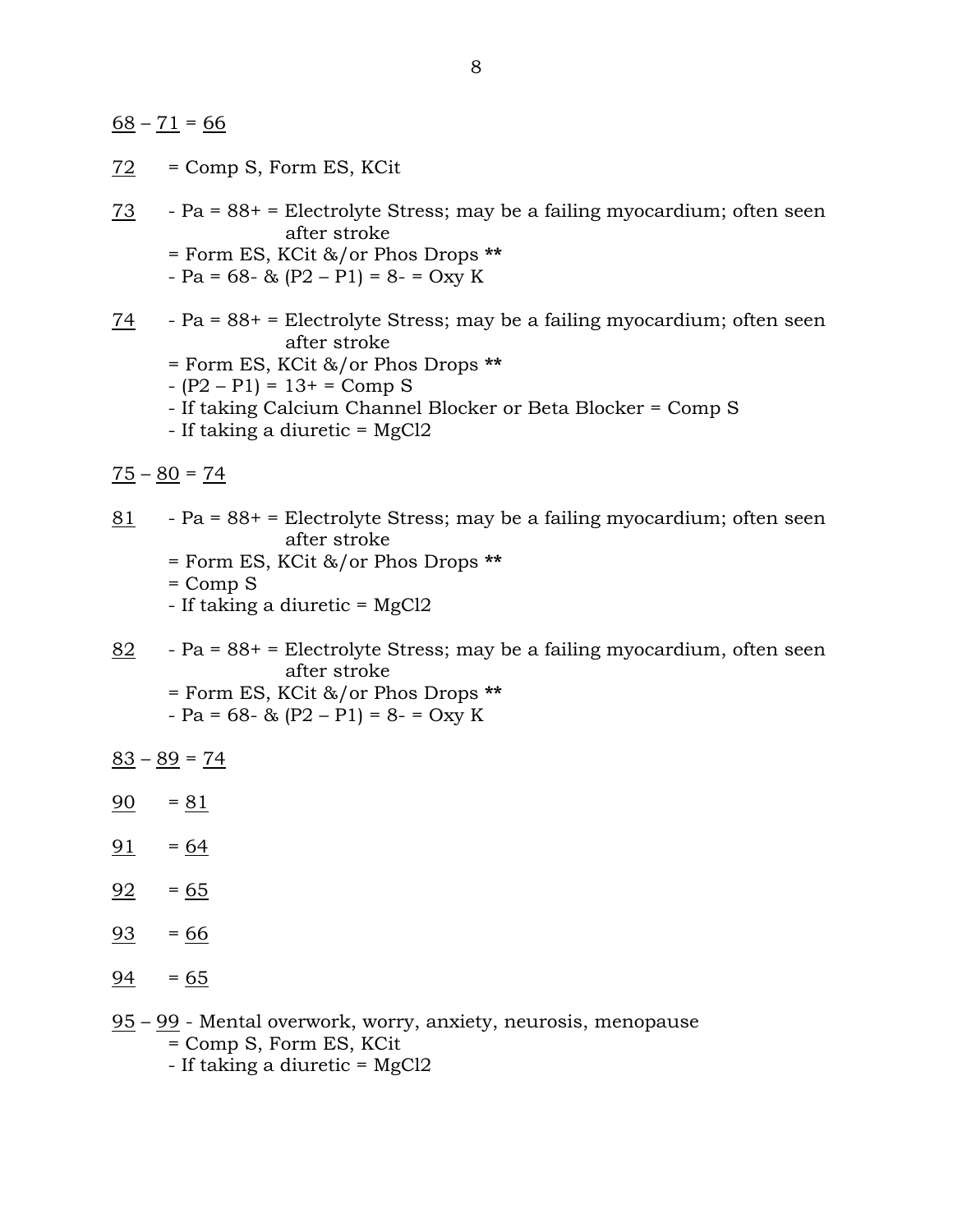- 100 Pa = 88+ = Electrolyte Stress; may be a failing myocardium, often seen after stroke
	- Mental overwork, worry, anxiety, neurosis, menopause
	- $-Pa = 68 \& (P2 P1) = 8 \& Oxy K$
	- = Form ES, KCit &/or Phos Drops **\*\***
- $101$  Pa = 88+ = Electrolyte Stress; may be a failing myocardium, often seen after stroke
	- Mental overwork, worry, anxiety, neurosis, menopause
	- = Form ES, KCit &/or Phos Drops **\*\***
	- $-(P2 P1) = 13 + 5$  Comp S
	- If taking Calcium Channel Blocker or Beta Blocker = Comp S
	- If taking a diuretic = MgCl2
- $102 107 = 101$
- 108 Pa = 88+ = Electrolyte Stress; may be a failing myocardium; often seen after stroke
	- Mental overwork, worry, anxiety, neurosis, menopause
	- = Form ES, KCit &/or Phos Drops **\*\***
	- $=$  Comp  $S$
	- If taking a diuretic = MgCl2
- 109 Pa = 88+ = Electrolyte Stress; may be a failing myocardium; often seen after stroke
	- $-Pa = 68 \& (P2 P1) = 8 Oxy$  K
	- = Form ES, KCit &/or Phos Drops **\*\***
	- If taking Calcium Channel Blocker or Beta Blocker = Comp S
	- If taking a diuretic = MgCl2
- 110 Pa = 88+ = Electrolyte Stress; may be a failing myocardium; often seen after stroke
	- = Form ES, KCit &/or Phos Drops **\*\***
	- If taking Calcium Channel Blocker or Beta Blocker = Comp S
	- If taking a diuretic = MgCl2
- $111 116 = 110$
- 117 Pa = 88+ = Electrolyte Stress; may be a failing myocardium; often seen after stroke
	- = Form ES, KCit &/or Phos Drops **\*\***
	- $=$  Comp  $S$
	- If taking Calcium Channel Blocker or Beta Blocker = Comp S
	- If taking a diuretic = MgCl2